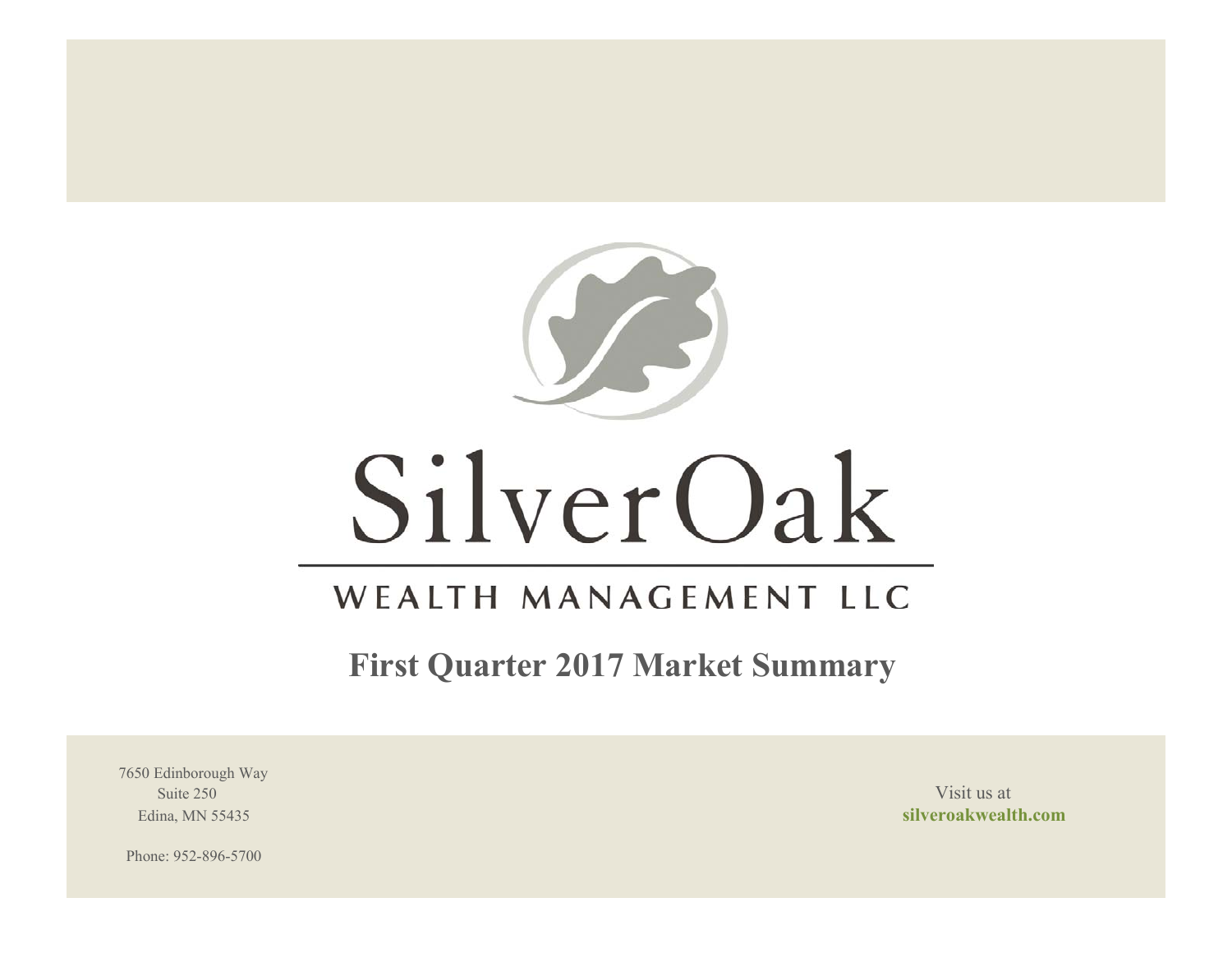### **First Quarter 2017 Market Summary**

 The first quarter of 2017 was strong as equity markets advanced in each of the three months. Volatility, measured by the CBEO Volatility Index, had the second lowest quarterly reading ever. Business and market sentiment has been increasingly positive and investors have been undeterred by any macro headlines such as the failed "repeal and replace" strategy for the Affordable Care Act. The quarter was driven by confidence in the new administration's economic stimulus agenda and improving corporate earnings. Investors remain focused on the potential benefits from the new administration's proposed policies while largely ignoring any potential negatives.

The main narrative exiting the first quarter was the idea of perception vs. reality. Economic statistics can be separated into "soft data" and "hard data". "Soft data" includes business surveys, consumer confidence measurements, sentiment indicators, etc. These figures have marched higher and many are reaching levels last seen a decade ago. "Hard data" measures economic activity such as retail sales, auto sales, constructing spending and business lending. These figures have not improved since the election, creating a large gap between the optimism seen in "soft" data and the reality seen in the "hard" economic data. Businesses seem to be awaiting confirmation of policy and regulation changes before adding personnel or increasing capital expenditures. As a result, any economic benefits from potential pro-growth legislation could be push into 2018.

U.S. large company stocks, represented by the S&P 500 Index, were up 6.1% during the first quarter of 2017. U.S. small company stocks, represented by the Russell 2000 Index, had positive returns of 2.5%. Despite U.S. small company stocks having a relatively subdued first quarter, on a one year basis they have returned more than 26%. Broad U.S. equities, represented by the Russell 3000 Index, have had positive returns in 18 of the past 19 quarters. Over the past few quarters, market leadership has been narrow and rotating, leaving some sub-segments down 10%-20% while others have reached new highs.

Overall, international stock markets had strong performance for the quarter with the MSCI ACWI ex US Index up 7.9%. Emerging markets performed even better with a return of 11.5% during the quarter. European and emerging market companies had declining earnings from 2011 through the beginning of 2016, which hindered equity performance during that period. In 2016, earnings slowly started to rebound as the uncertainty in these regions moderated. This growth has continued into 2017 as global central banks remain accommodative. European economic data is strengthening including improving loan growth and employment. Likewise, China's economy has

rebounded with help from the government's stimulus last year. Stable growth in China is beneficial for the rest of the emerging markets.

For the quarter, the Barclays U.S. Aggregate Index, which represents a broad basket of bonds, was up 0.8%. The Federal Reserve raised the Fed Funds rate by 25bps in March. Despite the action by the Fed, intermediate to long dated Treasury interest rates were flat to down during the quarter. The Fed is expected to raise rates at least two more times by year end, which will likely keep bond returns modest this year. In the long run, bond investors typically benefit from higher yields as the increase in income more than offsets short-term bond price changes.

The popular consensus view is currently calling for a pullback in the equity markets. The reasoning is that despite current optimism, market valuations are relatively high and there are a number of concerns that could weigh on the markets in the coming months, such as elections in Europe, the fate of U.S. tax reform and the current lack of progress in passing other pro-growth U.S. legislation. While those concerns are valid, valuations can stay high for long periods at a time. Furthermore, there are no signs of significant deterioration of economic data, credit markets or market sentiment.



#### **Broad Market Index Returns First Quarter 2017**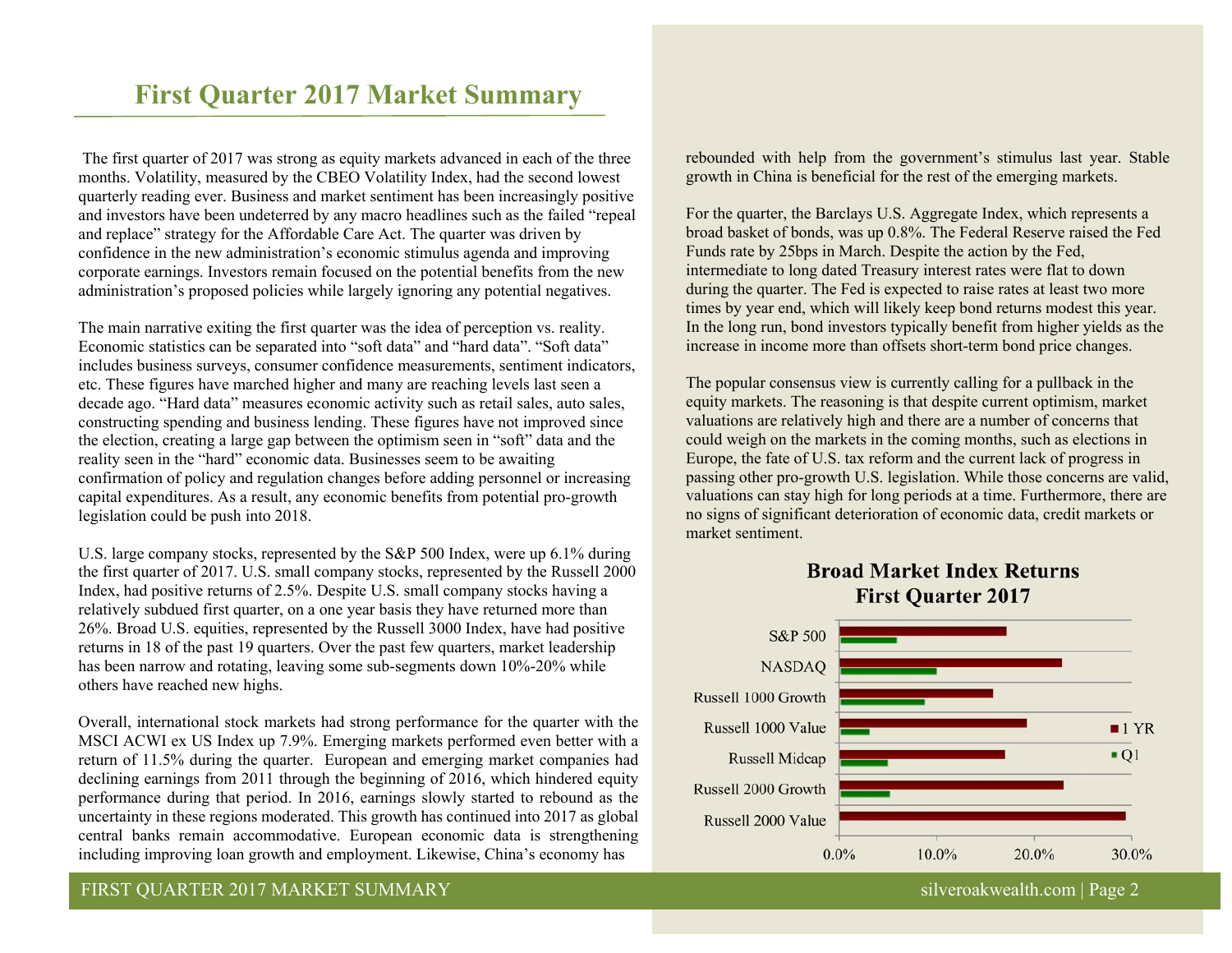#### **HIGHLIGHTS**

#### **MACROECONOMICS**

- The Bureau of Economic Analysis released the final estimate of fourth quarter 2016 real GDP, an upwardly revised annual rate increase of 2.1% from the preceding quarter. Many forecasts for first quarter GDP are around 1% as GDP has been seasonally softer in the first quarter.
- The University of Michigan Consumer Sentiment Index final reading for March was 96.9. Consumer sentiment has risen to levels last seen over a decade ago.
- The ISM Manufacturing Index increased during the quarter from 54.5 in December to 57.2 in March. The ISM Index has risen steadily since the beginning of 2016. Typically, when the ISM Index is above 55 it is bullish and when it is below 45 it is bearish.
- In March, the Conference Board Leading Economic Index increased 0.4% monthover-month to 126.7. The Index has increased gradually over the past year showing steady growth in the economy.
- The price of WTI Crude Oil was \$50.54 at the end of March, which is 6% lower than \$53.75 at the end of December. The price of Brent Crude Oil decreased 5% in the quarter to \$52.2. The price of oil is starting to find an equilibrium around \$50.
- In March, headline CPI increased 2.4% year-over-year, up from an increase of 2.1% in December. Core CPI, which does not include food and energy, had a 2.0% increase. Inflation levels have increased over the past year as energy prices have risen; however, inflation remains less than historical averages and near the Fed's 2% inflation target.

#### **HOUSING**

- The housing sector has been very strong the past few years with increasing sales and home prices.
- Preliminary existing home sales increased in the quarter with a monthly average annualized rate of 5.62 million units from 5.55 million units in the fourth quarter. The March annualized rate is 5.9% higher than the 5.39 million units in March 2016. Unsold home supply remains at very low levels.
- Median existing home sale prices increased during the quarter. However, the preliminary prices for March were 6.8% higher than the levels of one year ago and have been trending up since the beginning of 2012.
- New home sales have been strong to start the year and have been increasing since 2011. However, new home sales remain slightly below average due to the below average housing starts since 2009.
- S&P Case-Shiller 20-City Home Price Index (seasonally adjusted) showed home prices rose 5.8% year-over-year in February.

#### **EMPLOYMENT**

- The labor market data has generally been positive. The job growth rate has slowed slightly as the labor market is closer to full employment. However, wages have been slowly rising over the past few years.
- During the quarter, nonfarm payrolls averaged 178,000 jobs added per month, which is lower than the first quarter in 2016 but still constructive.
- The unemployment rate declined to 4.5% from 4.7% during the quarter.
- Initial Jobless Claims have been decreasing since 2009 and dipped to lows last seen in 1973, reflecting a tight labor market.

#### **DOMESTIC CORPORATIONS**

- Corporate operating earnings in the fourth quarter 2016 were higher than the previous year as the energy sector rebounded. Estimates for 2017 show an acceleration of earnings growth and should surpass peak levels set in 2014. However, current forecasts may end up being too optimistic as earnings estimates have historically been revised down throughout the year.
- Operating margins have retreated from their highs but remain well above historical averages. Margins could continue to be pressured if interest rates rise and wages increase.
- Forward and trailing P/E multiples are slightly above historical averages.
- The U.S. dollar depreciated vs. major currencies during the quarter. However, many investors are forecasting the U.S. dollar to appreciate with an improved growth outlook and rising interest rates in the U.S.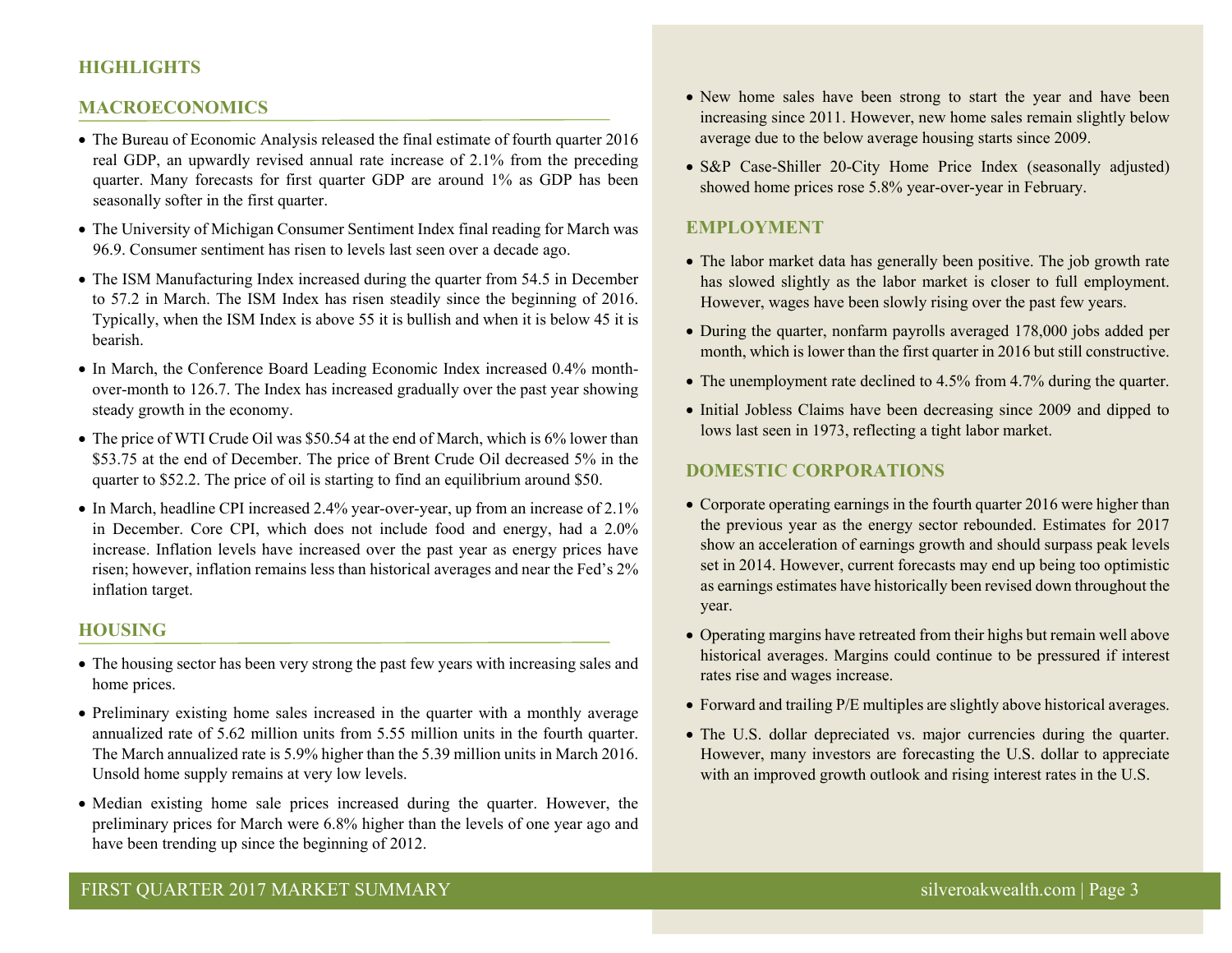#### **FED POLICY**

- In March, the Federal Open Market Committee (FOMC) decided to raise the federal funds rate by a quarter percent to 0.75% - 1.00%. The announcement to raise rates was expected by the market as the Fed had been forecasting the rate hike for a while. The Fed's assessment of economic conditions were positive noting the economy is expanding moderately and the labor market continues to strengthen.
- The Fed is still forecasting that they expect to raise rates three times during 2017; however, they will remain data dependent. As 2017 progresses, the Fed believes consumption and capital expenditures will increase at a moderate pace which would support raising rates. Towards the end of the year, the FOMC may look to reduce the Federal Reserve's balance sheet by changing the reinvestment policy. Any change to the policy would likely be communicated well in advance.

#### **FIXED INCOME**

- Intermediate to long term yields were flat to down quarter-over-quarter; however, the short end of the curve rose causing the yield curve to flatten. The long end of the yield curve did not move as bond investors focused on the lack of improvement in "hard economic data" and the realization that any economic benefits from potential pro-growth legislation could be pushed into 2018. Short-term rates rose roughly in line with the Fed Funds rate increase. Short term interest rates are controlled or heavily influenced by central banks where as long term interest rates are controlled by market forces and economic growth.
- Despite the low rates of Treasuries and other developed country sovereign debt, investors have continued to buy fixed income. Flows into fixed income investments were positive in the quarter. There are several secular fundamental factors that are helping the bond market and keeping interest rates restrained. Many institutional mandates require income and investments that act defensively in volatile markets. In addition, there is a large population of people globally that are in or near retirement and typically as investors age they reduce portfolio risk and shift to income-generating assets.

#### **Treasury Yields & Returns First Ouarter 2017**



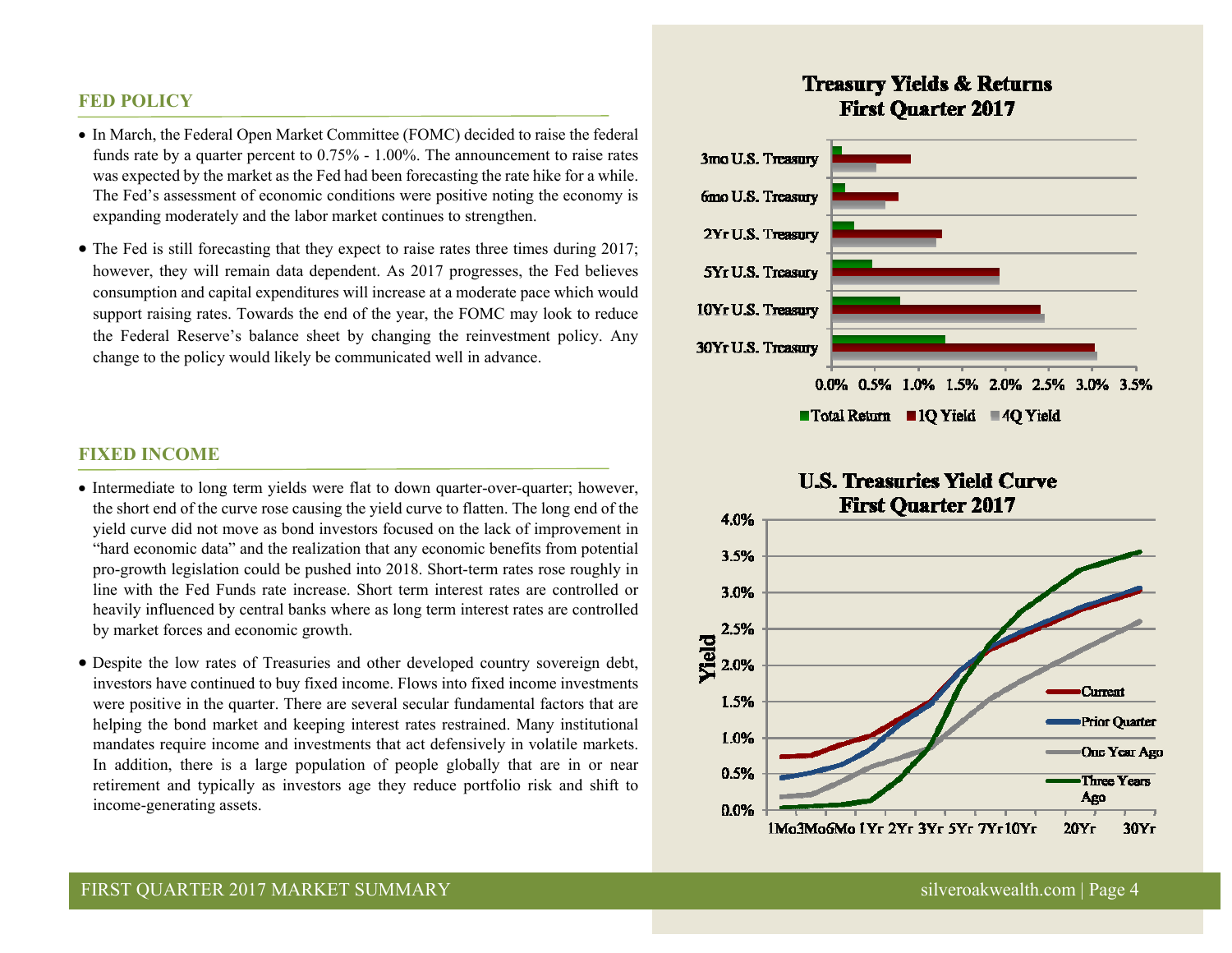#### **FIXED INCOME (continued)**

- Returns across fixed income sectors were positive. The Barclays U.S. Aggregate was up almost one percent during the quarter. Municipal returns outperformed taxable bonds. Technicals benefitted the municipal sector during the quarter as supply was light while demand increased as the sector saw inflows. High yield and corporates performed well as credit spreads tightened. Emerging market debt was the best performing sector due to rising global growth prospects and more attractive valuations than other credit sectors.
- Fixed income returns, going forward, are expected to be lower than historical averages as interest rates are still at a very low level. Historically, future ten year fixed income annualized returns have been about equal to the 10 year Treasury yield at the start of the period. However, spreads in credit sectors are near historical averages which could benefit credit returns if the economy continues to grow.

#### **EQUITIES**

- There is evidence of a global synchronized global economic expansion which led global equities to have strong performance during the quarter with limited volatility. In the U.S., equity investors have focused on the strong "soft economic data" and the potential benefits from the Trump administration's proposed policies while largely ignoring any macro risks.
- Recent economic data has pointed to stronger growth; however, the equity markets have some headwinds. Valuations remain higher than average which should give caution to investors if earnings and policy do not meet expectations. However, valuations have little correlation with equity returns over the short-term. Equity returns will likely be driven by revenue and earnings growth rather than valuation expansion.

#### **Fixed Income Yields & Returns First Ouarter 2017**



■ Total Return ■ 1Q Yield ■ 4Q Yield

#### **Equity & Fixed Income Market Annual Returns**

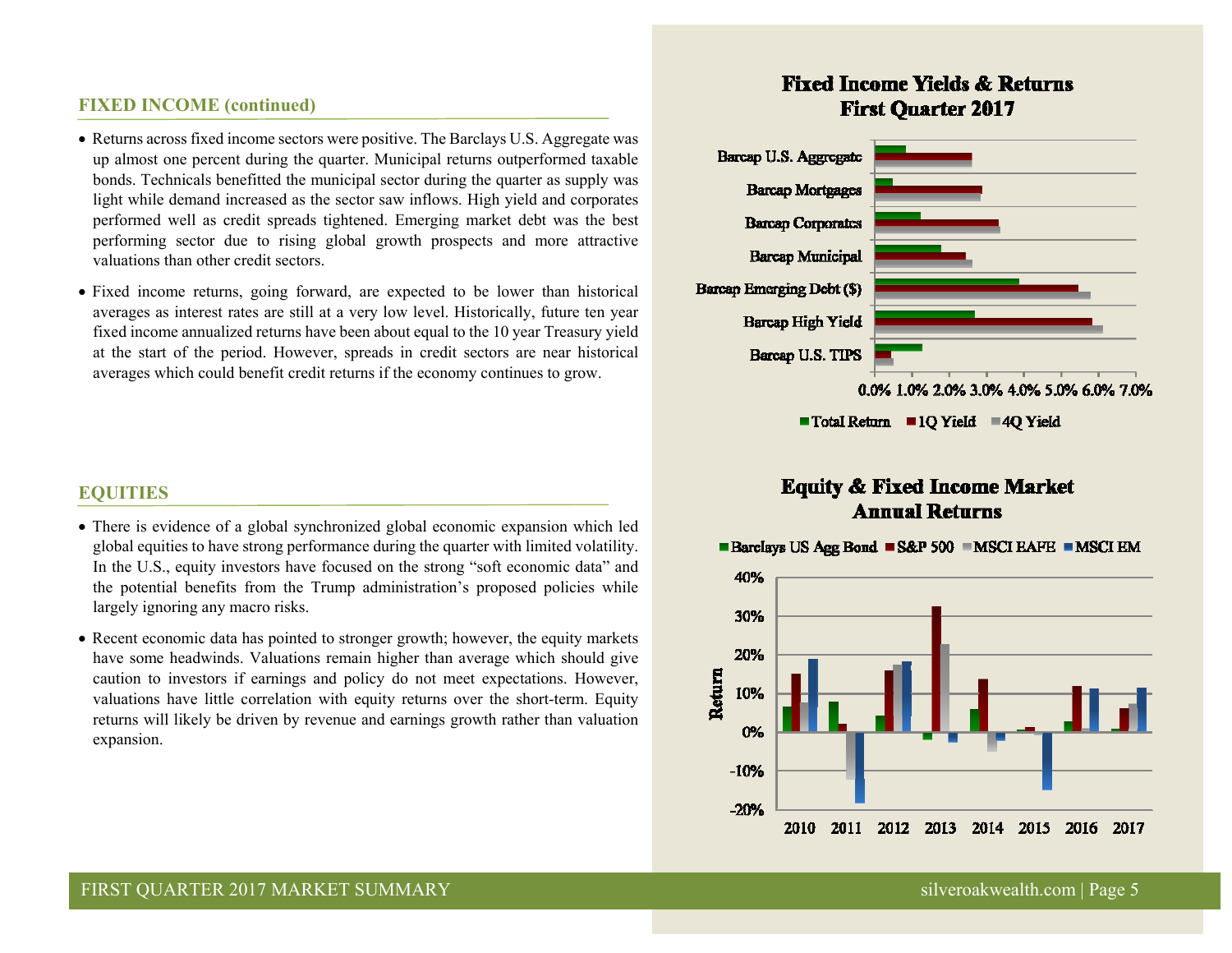#### **INTERNATIONAL EQUITIES (continued)**

- Developed international stocks, as represented by the MSCI EAFE, were up 7.3% during the quarter and performed better than U.S. domestic equities. On a year-overyear basis, the EAFE is up 11.7%.
- Emerging market stocks had a strong quarter, outperforming developed markets. The MSCI Emerging Markets Index increased 11.5% in the quarter and has increased 17.2% over the past year.
- European and emerging market companies had declining earnings from 2011 through the beginning of 2016 which hindered equity performance during that period. In 2016, earnings slowly started to rebound as the uncertainty in these regions moderated. This momentum has continued into 2017 as there are more signs of improved sentiment, economic growth, increased loan demand and labor market recovery. Despite these positives, the political risks remain elevated for much of the world.

#### **DOMESTIC EQUITIES (continued)**

- The Russell 1000 Index of large capitalization stocks posted a total return of 6.0% during the quarter. On a year-over-year basis, the Russell 1000 Index has increased 17.4%.
- Small capitalization stocks, as represented by the Russell 2000 Index, posted a total return of 2.5% during the quarter. On a year-over-year basis, the index has increased 26.2%.
- The first quarter saw market leadership change relative to last year. Growth outperformed value across market capitalization and geography. Technology, Health Care and Consumer Discretionary were the best performing sectors. Energy stocks lagged with the price of oil declining during the quarter. Large capitalization stocks outperformed small capitalization stocks.

#### **Non-U.S. Equity Market Returns First Quarter 2017**



#### **U.S. Equity Market Returns by Major Sector** (Securities in S&P 500, First Quarter 2017)